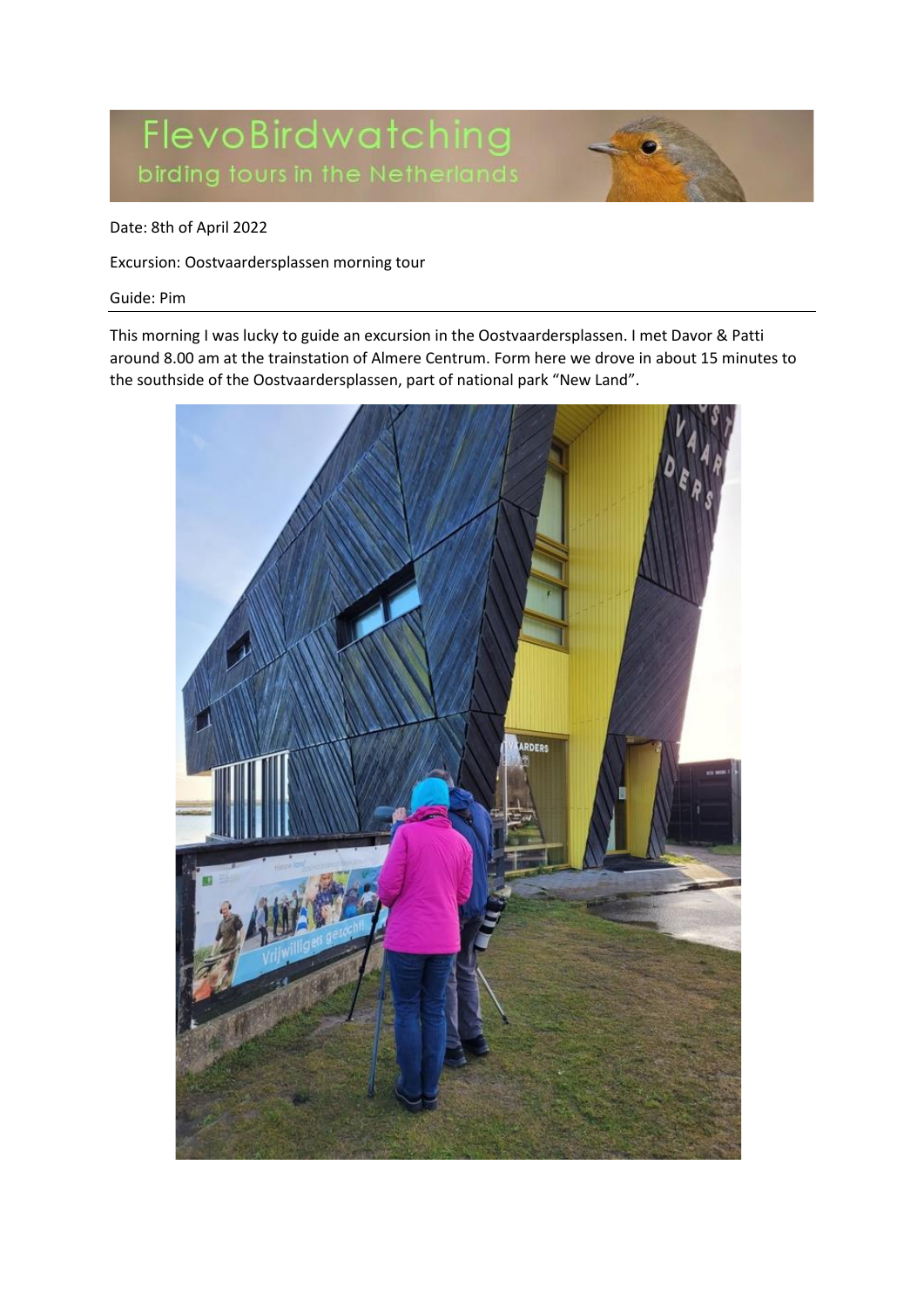We saw a few thousand Barnacle geese and also Greylag geese with their chicks. We saw an elegant bird, the Pied avocet. Also Black headed gull, Eurasian wigeon, Eurasian Oystercatcher and Common Buzzard. About a mile away we saw hundreds of Red deer.



#### **Pied avocet – Oostvaardersplassen.**

We made a short hike to "spotters hil". On our way to this viewing point we heard many Common chiffchaffs, Blue tit, Great tit and Cetti's warbler.

A lovely song was the one of a Bluethroat, but the bird was playing hide and seek with us. Suddenly there was panic on the field, many Barnacle geese flew up. Two White tailed eagles flew over and a minute later we saw them sitting on the ground.

*"The white-tailed eagle (Haliaeetus albicilla) is a very large species of sea eagle widely distributed across temperate Eurasia. Like all eagles, it is a member of the family Accipitridae (or accipitrids) which includes other diurnal raptors such as hawks, kites, and harriers. One of up to eleven members in the genus Haliaeetus, which are commonly called sea eagles, it is also referred to as the whitetailed sea-eagle. Sometimes, it is known as the ern or erne gray sea eagle and Eurasian sea eagle".*

Source: Wikipedia.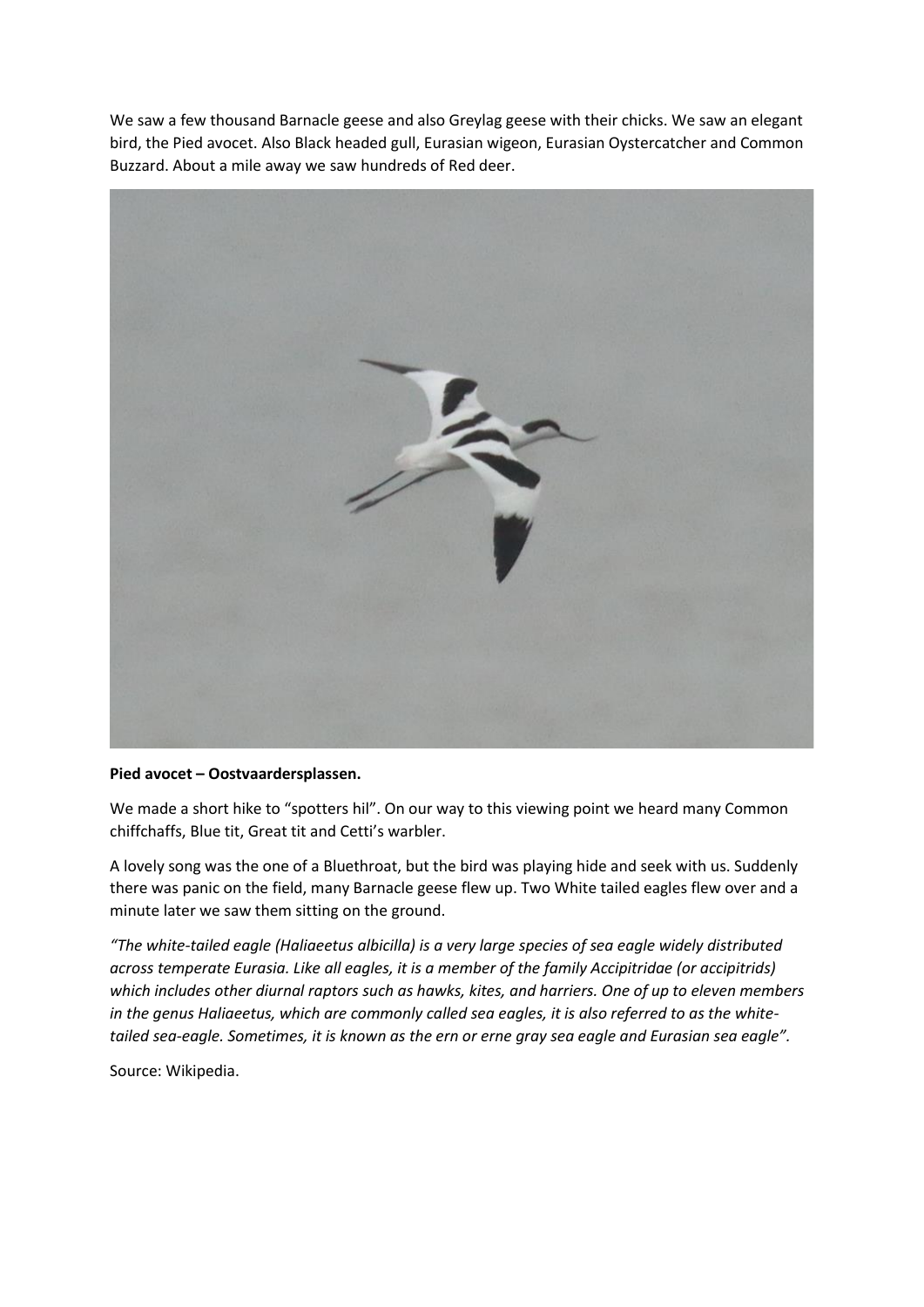

**Greylag goose – Oostvaardersplassen.**



#### **Great cormorant – Oostvaardersplassen.**

From the "spotters hill" we saw a large group of Black tailed godwits, the national bird of the Netherland. A big flock of Golden plovers flew over and we saw Northern lapwings.

Also some new duck species for the day: Common teal, Gadwall, Mallard, Common shelduck and Tufted duck. Suddenly three Mediterranean Gull flew over.

We also saw some Red fox, they have plenty of food in the reserve like the chicks of the Greylag goose and meet of a (dead) Red deer.

Far away was the big nest of a White tailed eagle with at least one bird on it.

On our way back we walk through the forest. We saw European goldfinch and European greenfinch, also some Common chaffinch. A Common kestrel was showing well.

Also we saw Common blackbird, Eurasian magpie and a Songtrush flew over.

A bird who looks like a photo model was a not so shy Dunnock!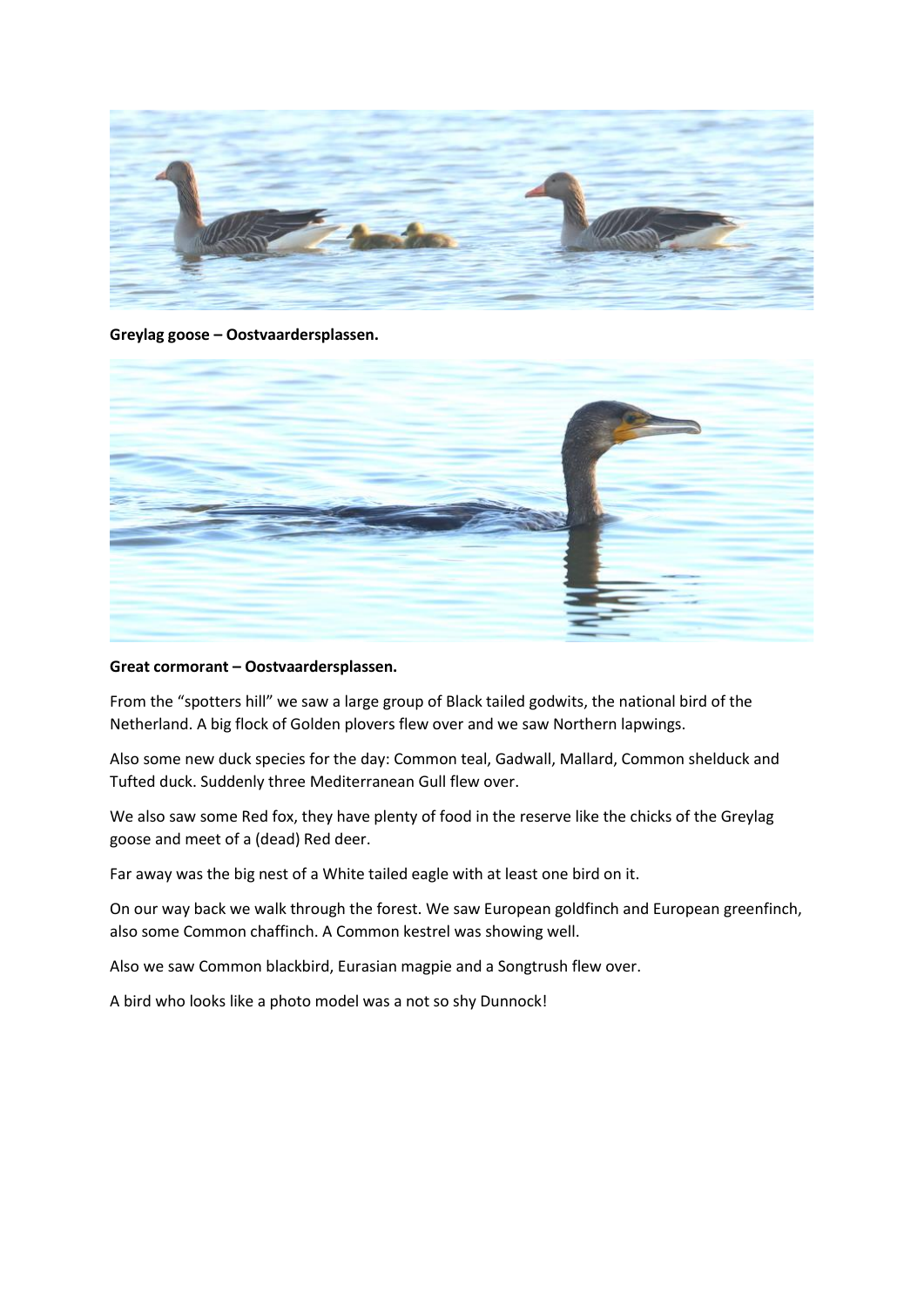

**Common kestrel – Oostvaardersplassen.**



**Dunnock – Oostvaardersplassen.**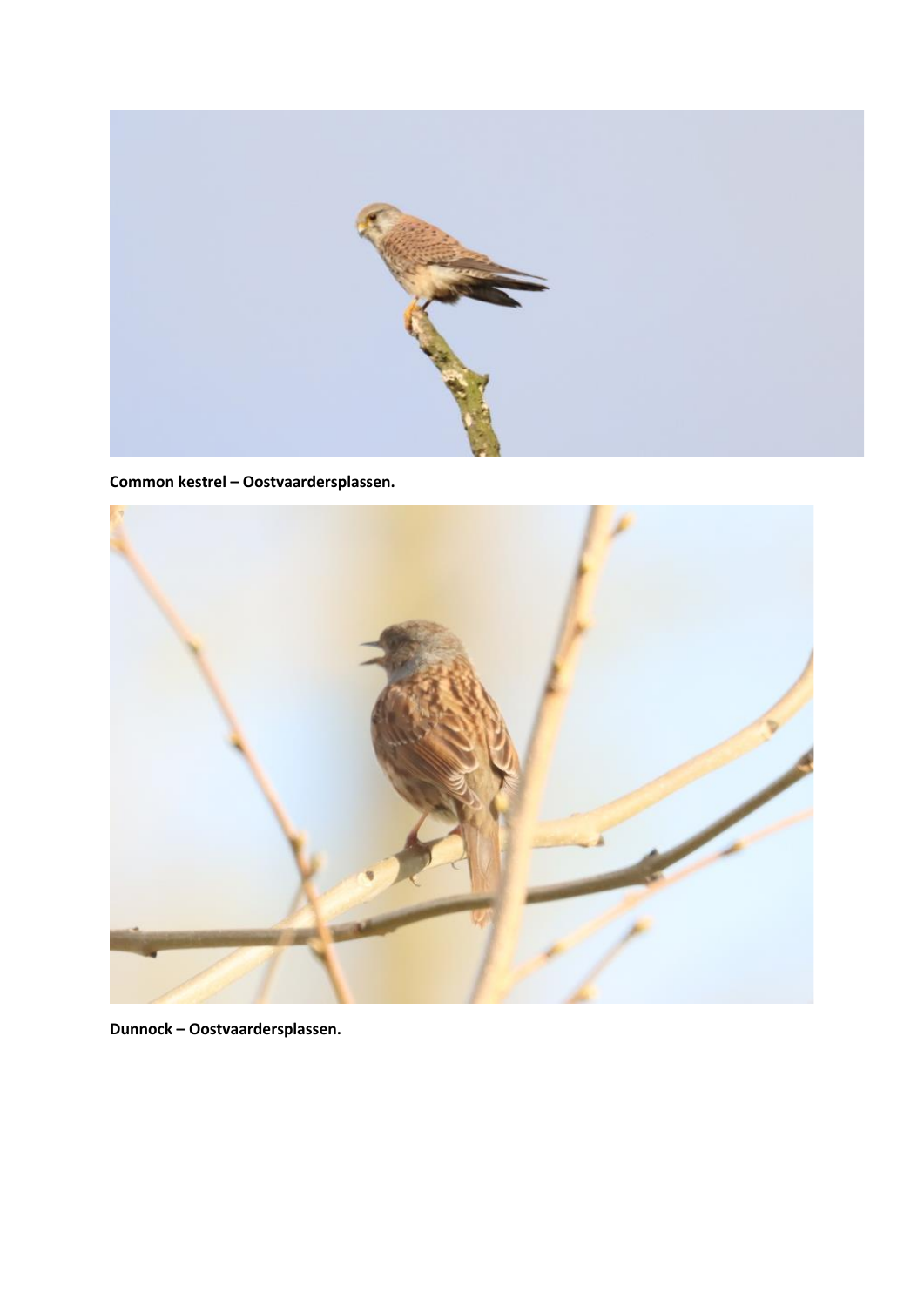We took the dyke to go to the northern part of the reserve, you could easily see the waterlevel difference between the big lake and the reserve, almost 4 metres!

On the lake we saw Great crested crebes, Lesser black backed gulls and Eurasian coot.

Our next stop was at the visitor centre, on the nearby lake we saw almost hundred Northern shovelers. We heard many Common chiffchaffs but also some Willow warblers.

In the bush vegetation we saw Wren, Robin, Long tailed tit and Northern willow tit!



**Wren – Oostvaardersplassen.**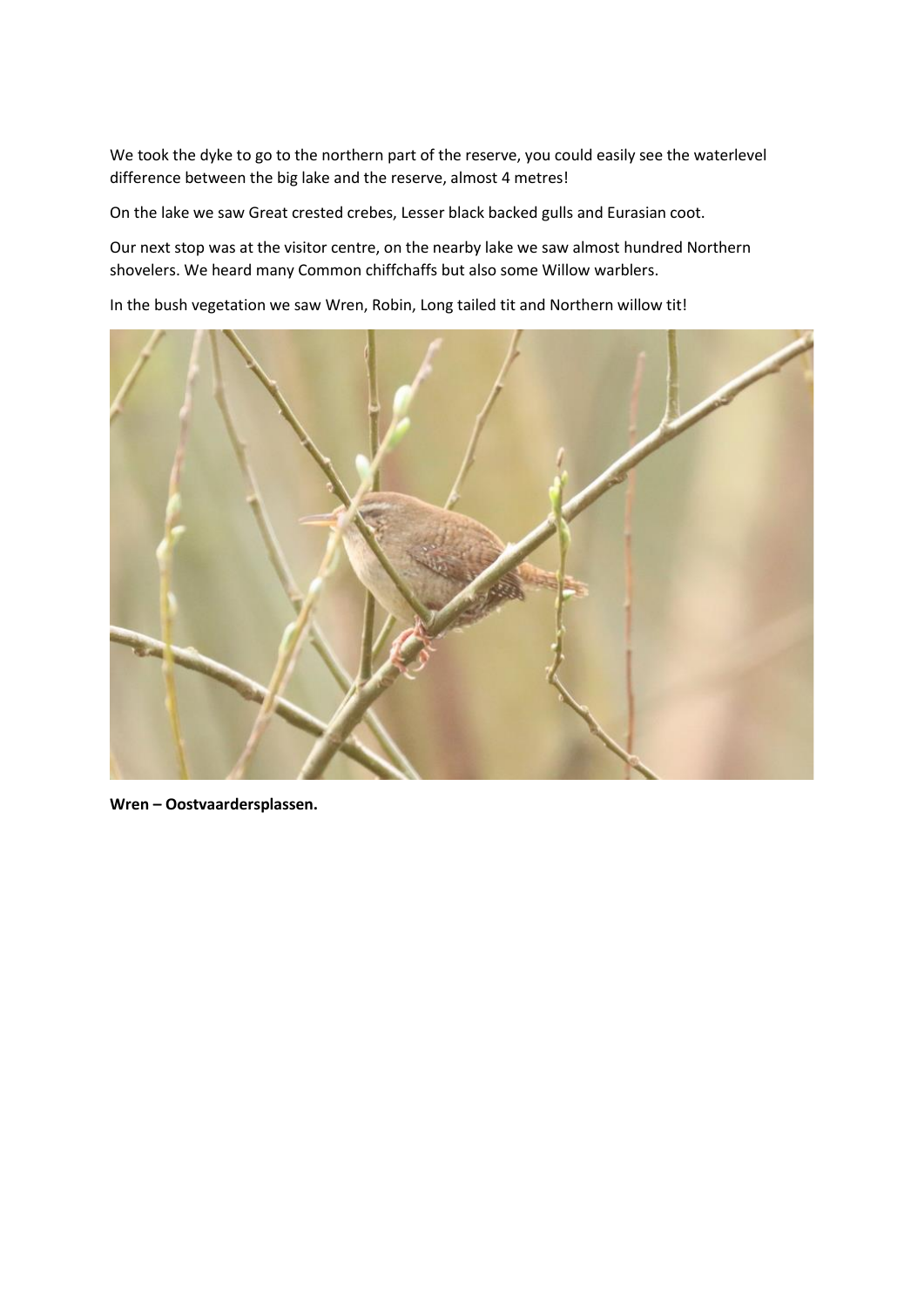

## **Robin – Oostvaardersplassen.**

On our next walk to a bird hide we saw Eurasian blackcap and heard Song trush and Great spotted woodpecker. From the hide we saw a Little grebe and some resting Roe deer.

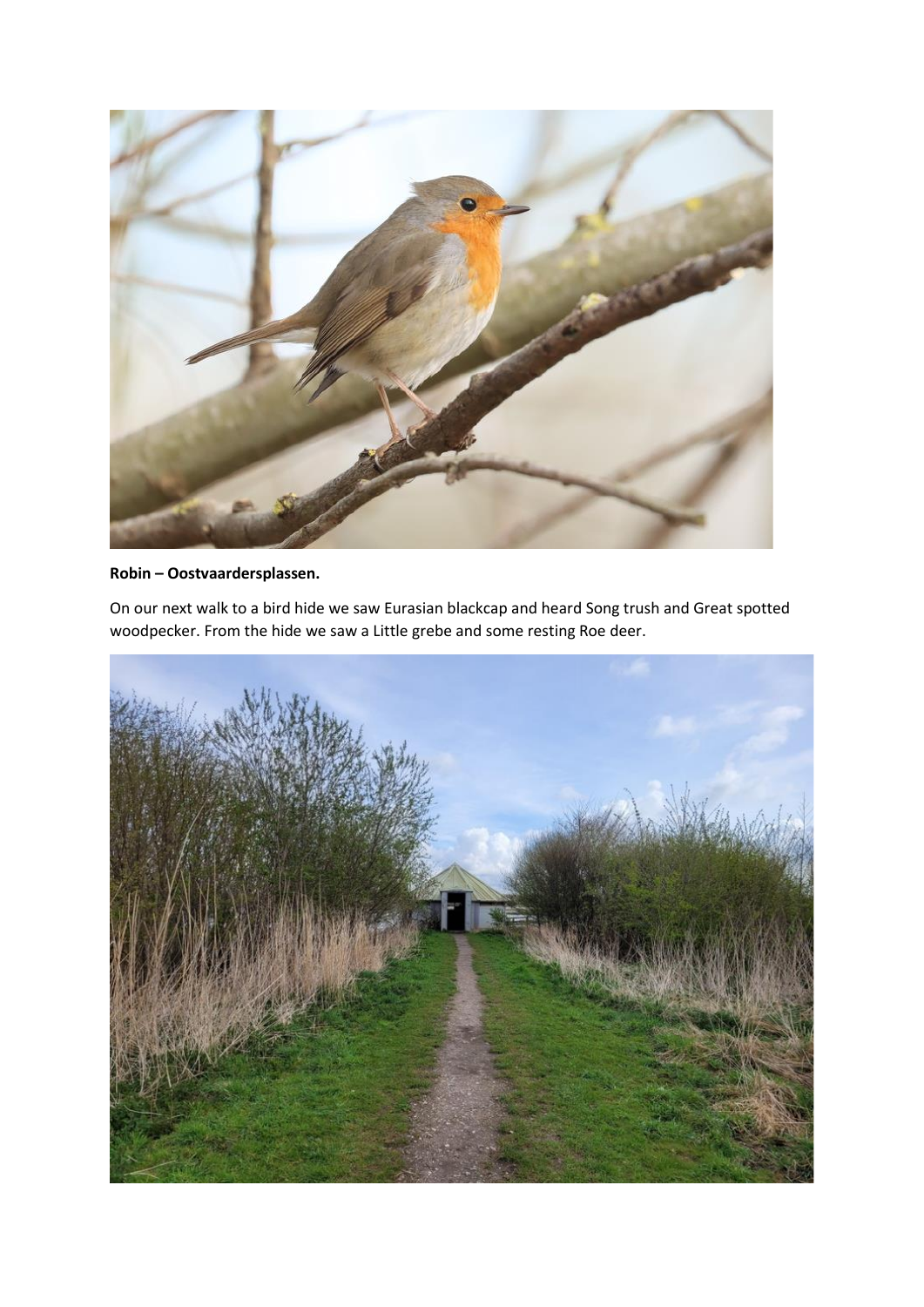

Our next stop was again at a spotters hill, we saw thousands of Barnacle geese but also hundreds of wild horses (Konik horse), Red deer and Heck cattle. In a lake we saw many Mute swan and some Northern pintail.



**Barnacle goose & Konik horse – Oostvaardersplassen.**

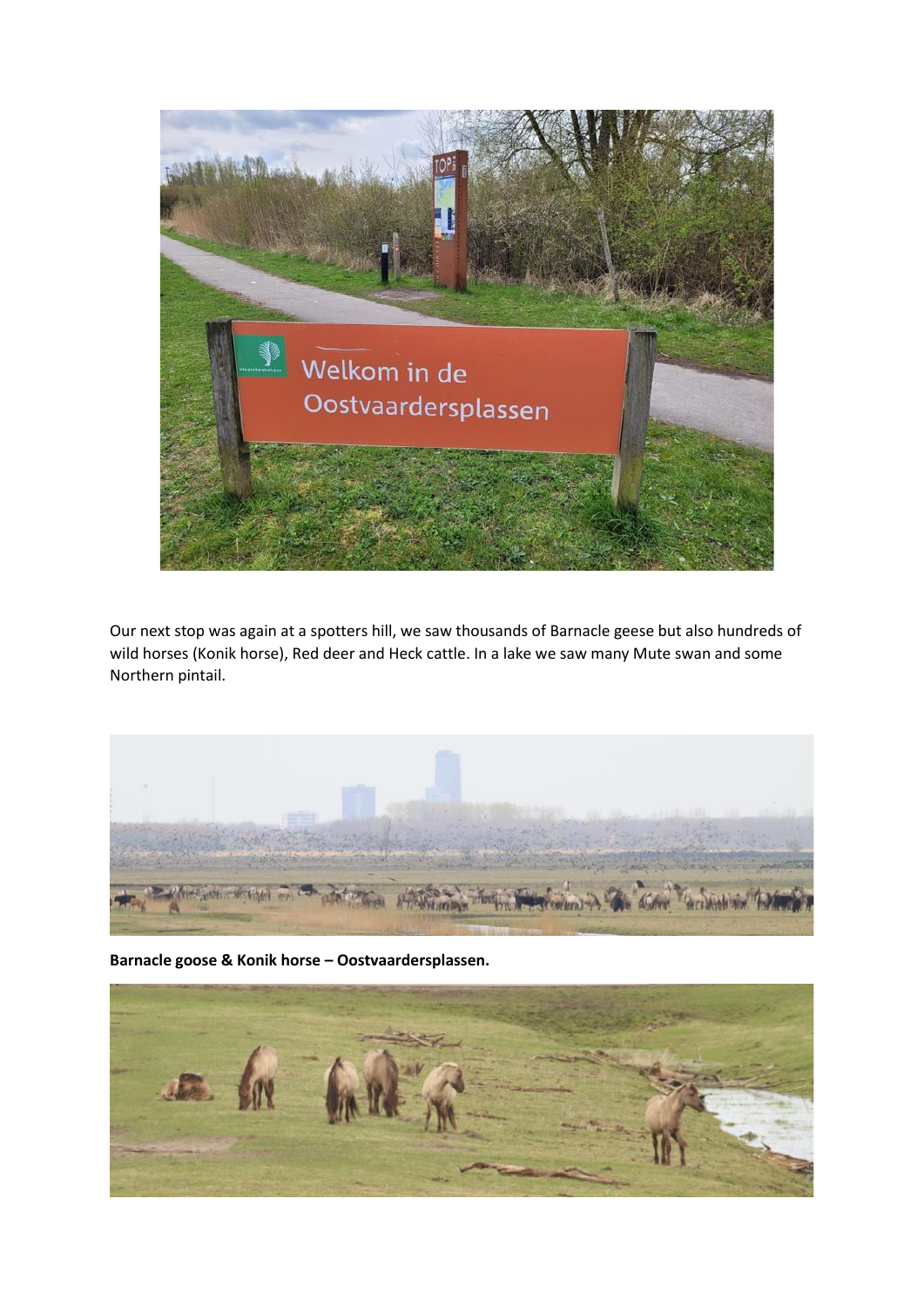#### **Konik horse – Oostvaardersplassen.**



# **Barnacle goose – Oostvaardersplassen.**

On our last stop we saw two hunting White tailed eagle.

But even more rare was the sighting of a pair of Whooper swan, building a nest. Very rare in The Netherland, they normally built their nest in Finland and Russia.